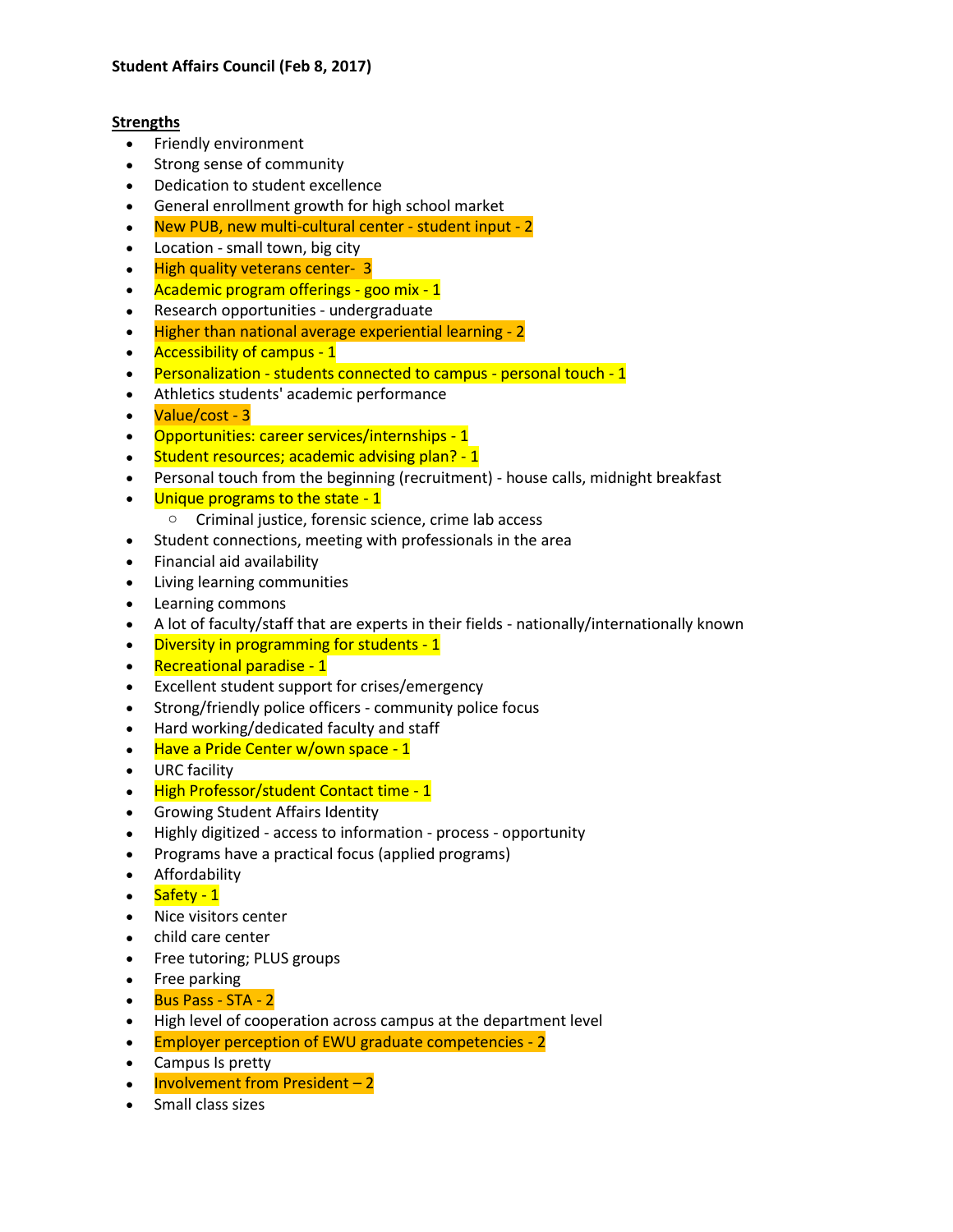## **Weaknesses**

- Over worked faculty/staff; limited staffing
- Unclear priorities
- Lack of transparency and communication to students internal/external b/w employees 6
- $\bullet$  Lack of identity --> what does it mean to be an EWU Eagle 7
- Unclear values structure
- Lack of wage equity
- Information is not easily accessible
- Lack of institutional commitment to addressing these concerns 1
- Decision-making for changes is not inclusive
- What exactly is our commitment to diversity and inclusion --> communicate this out so we are on same page - 1
- We're sometimes so flexible that we don't hold students accountable --> enabling
- Inconsistent approach to student development 1
- Over-programming w/o solid assessment plan 3
- Lack of engagement from mid & senior level administrators
- IT has lots of resources but there are consistent issues/problems need better tech support 4
- Website, not very user-friendly (lack of mobile platform)
- Data integrity can't trust data 5
- Licensing (logo, missed opportunity for visual
- Need of stronger involvement from MARCOM
- Limited resources in food option/restrictions from campus dining 1
- Inequity for professional development
- Striving towards best practices for Title IX
- $\bullet$  Don't raise sights high enough, we apologize for who we are  $-1$
- Haste makes waste element to the work we do
- Onboarding process can be strengthened
- Stove piped decision making no development between departments 1
	- $\circ$  Organizational Structure/development, need better understanding what others do & their processes
	- o Merits of an idea is based on relationships vs. merit of the idea
- Welcome points on campus hard to find, difficult to find maps
- Staff needs to be more diverse
- Athletics operates in the red
- State support/tuition dependent
- High cost of room and board
- Poor strategic enrollment no shard campus commitment to a retention strategy 1
- Lack of scholarship resources
- Lack of online offerings 1
- Uncoordinated pre-college programs
- General Ed needs refreshed
- Ineffective utilization and non-standard class schedule times 1
- EWU has both Semester and quarters 5
- Infrastructure aging buildings (some ugly res halls) 1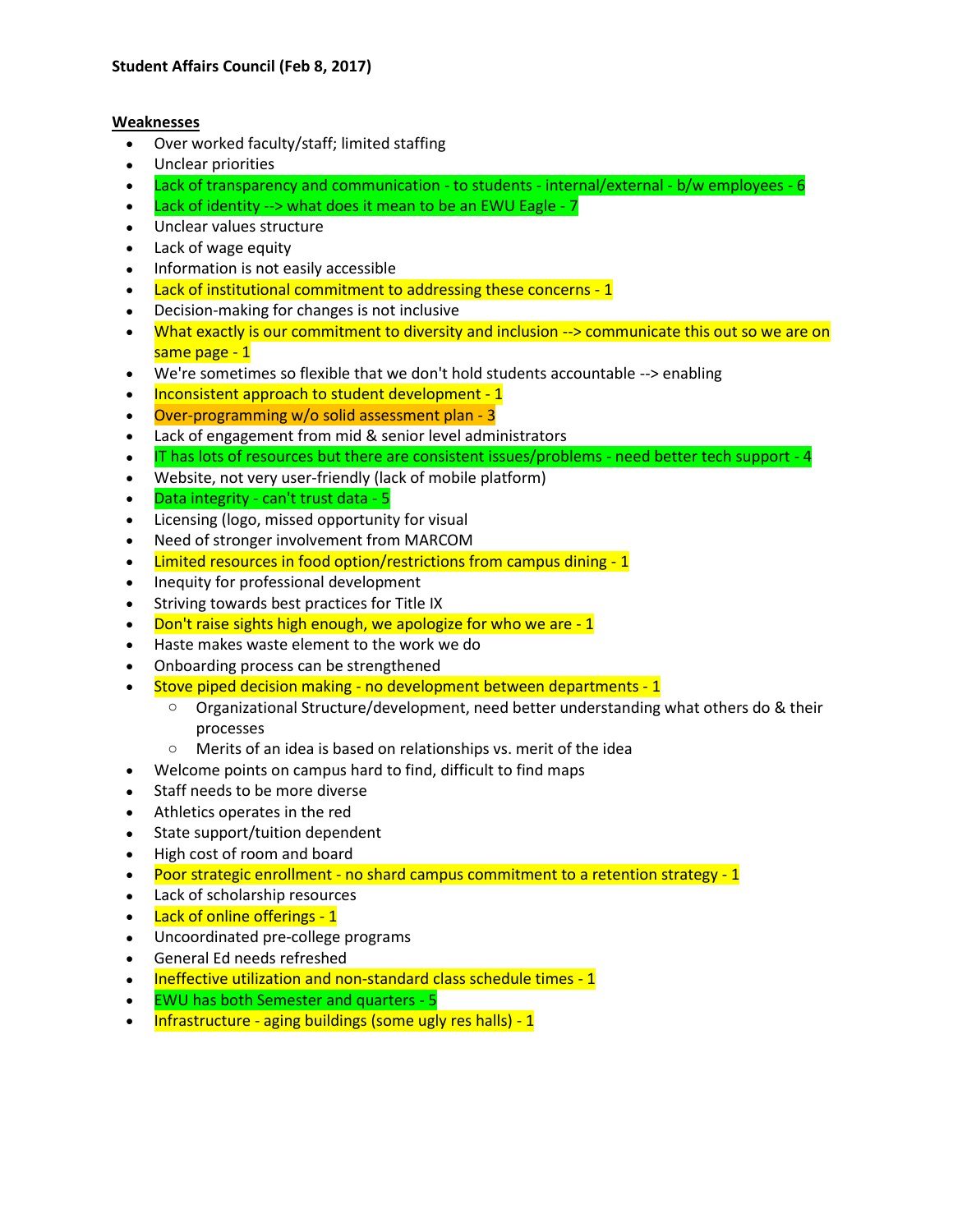## **Opportunities**

- Grow EWU campuses in an environmentally and budgetary sustainable way
- Solidify value structure/ Eastern Eagle
- Additional diverse staff/faculty
- Infrastructure/support for students from other countries/backgrounds
- Capitalize/leverage EWU Alumni 2
	- o Target special populations of Alumni
	- o System for tracking Alumni
	- o Expand alumni office
- Digital lead generation (domestic and international): engage in best practice for student leads 3
- Financial aid leveraging
- Expand Go Home
- Enrich engagement on campus through MAC/PUB w/Cheney
- Well know speaker for commencement (international/national though leaders)
- Well-known artists for future concerts
- Presidential Speaker series
- Medical school
- Detach from WSU (Spokane Campus)
- Additional doctoral programs
- Expand engineering offerings (civil/chemical)
- Academic market demand analysis
- Multi-cultural consultants to help with cultural center
- Collaboration with Spokane-area schools
- Online growth 1
- Scholarship growth
- Storytelling telling Eastern's story
- Website upgrade 2
- SEM (Institutional side)
- DRT
- User-testing
- Better marketing of place 4
- Grow evening offerings 1
- New PUB opportunities 1
- Visibility on a National level Athletics 1
- Expand Brand Name Professionalize our identity and brand
- STLR Program 2
	- o Badges program
		- o Co-curricular transcript
- Craft breweries
- Spokane and Spokane Campus operations 2
- Diversity of Student population (International and domestic)
- Reaching out to returning Adult Students 3
- Reaching out to Engineering & Technology transfer students
- Polytechnic (become)
- Grow the health sciences
- Direct transfer agreements 2